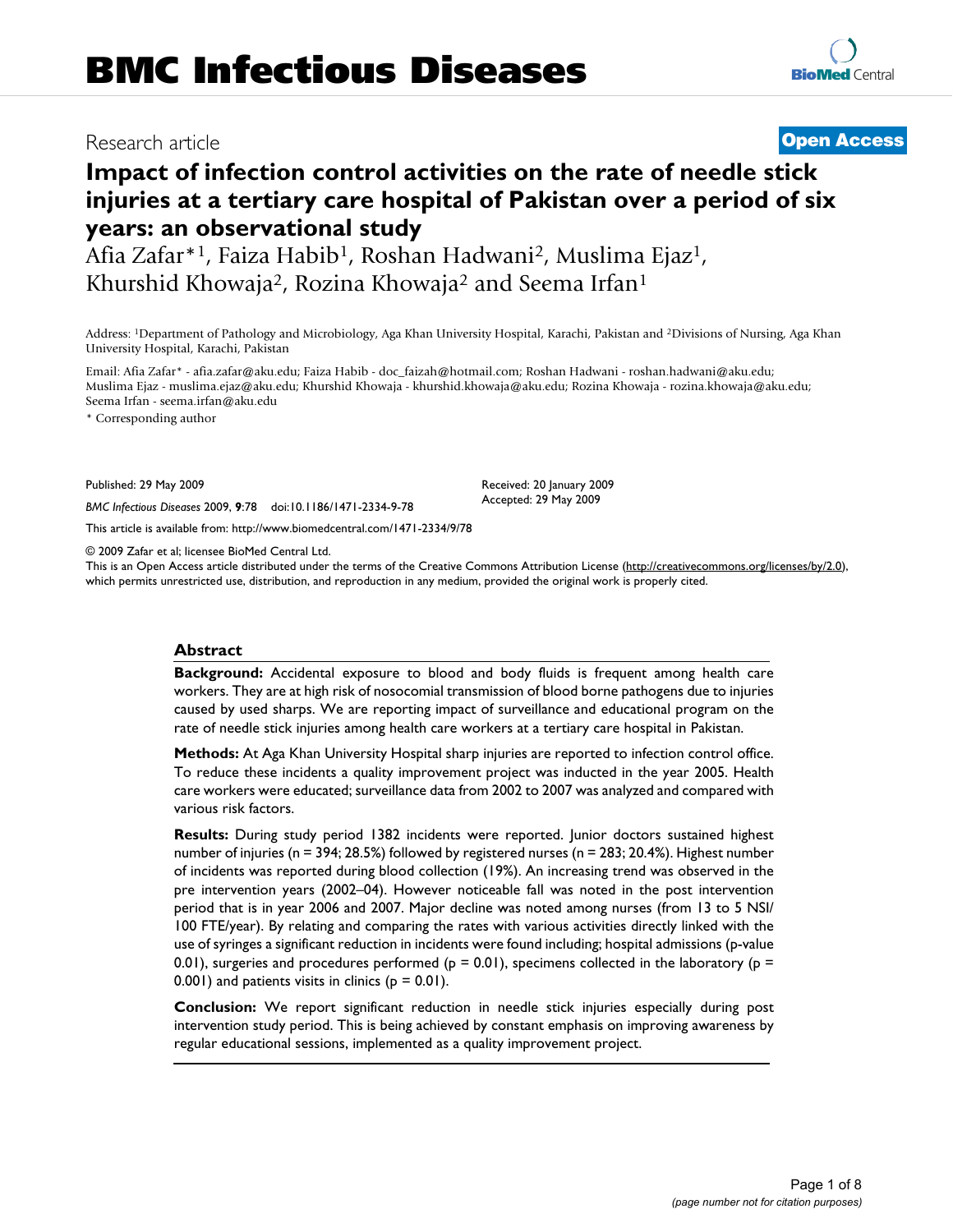### **Background**

Healthcare workers (HCWs) are at direct risk of exposure to blood and other body fluids during the course of their job. Consequently, they are at risk of infection of blood borne viruses including hepatitis B virus (HBV), hepatitis C virus (HCV) and human immunodeficiency virus (HIV) [1]. Occupational exposure to blood can result from percutaneous (needle stick or other sharps injury) and mucocutaneous injury (splash of blood or other body fluids into the eyes, nose or mouth), or blood contact with nonintact skin [2]. Needle stick injury (NSI) is the most common form of occupational exposure to blood which results in transmission of blood borne infections.

Numerous modifiable and non-modifiable factors place HCWs at risk of NSIs. The most common reasons are twohanded recapping, and the unsafe collection and disposal of sharps waste. Personnel in areas such as operating, delivery and emergency rooms and laboratories have higher risk of exposure [3]. Cleaners, waste collectors and other employees involved in handling blood-contaminated items are also at risk.

Globally in the year 2000 approximately 16,000 HCV, 66,000 HBV, and 1,000 HIV infections occurred in HCWs due to percutaneous injuries [4]. HCV, HBV, and HIV in HCWs attributable to percutaneous occupational exposure were 39%, 37%, and 4.4% respectively [5]. Centers for Disease Control and Prevention (CDC) estimates that approximately 385,000 needles and sharps-related injuries occur every year to HCWs in the United States [6].

Biohazard exposures are often accepted as being a part of the job although majority of these exposures are preventable. In the United States, NSIs decreased from an estimated one million exposures per year in 1996 to 385,000 per year in 2000. This decline resulted from continuous surveillance and implementation of preventive measures.

In contrast, in resource limited countries like Pakistan, biohazard exposures and their consequent health impacts are rarely monitored. However higher rates of hepatitis B and C infections have been reported from Pakistan [7,8]. These produce an immense burden on an already compromised health system; hence accurate information regarding the magnitude of NSI in our population is crucial to be able to undertake prevention efforts that would have an overall impact on the quality of health care. Thus, we are reporting for the first time in Pakistan surveillance data of NSIs in HCWs at a tertiary care hospital. Different studies have reported a decline in NSI rate after implementation of multifactorial approaches including safety engineered devices and reusable sharps containment system [9]. Being a developing country, financial constrains do not allow us to utilize these sophisticated preventive

measures. Health care workers education is essential for every intervention and can be effective on its own [10]. To achieve this, we designed a strong NSI prevention educational program and implemented this as a quality improvement project during year 2005 to reduce the rate of NSIs in HCWs at a tertiary care hospital. We report the strong effect of NSI prevention educational program on the rate of NSI in HCWs at a tertiary care hospital.

#### **Methods**

Aga Khan University Hospital (AKUH) is a 550-beded tertiary care referral teaching hospital located in Karachi, Pakistan. In this observational study, data of NSIs reported to the infection control office (ICO) from January 2002 to December 2007 was analyzed. Incidents were included if the event involved a percutaneous exposure with a contaminated device. All clean NSIs (injuries due to unused sharps) were excluded as they pose almost no risk of transmission.

As per hospital policy, all incidents of NSIs as well as blood and body fluid exposures are reportable to ICO within 24 hours of occurrence. On routine basis, following an event HCW reports the incident to IC nurse (ICN). Subsequent to that, ICN collects the relevant information including time of incident, its reporting time, nature of incident, its association with the activity involved such as surgery, recapping, handling of intravenous line, safety of sharp disposal, compliance of standard precautions, HBV immunization status of recipient and HBsAb level. In cases where source is known, their antibody against HCV and HIV are checked to eliminate the chances of disease transmission. In cases of unknown donor or source, we follow the case as per CDC guidelines. All information is entered into computerized standardized forms devised to maintain records, and for follow-up of individual cases.

To reduce the number of NSI a quality improvement project was inducted in year 2005. To assess the impact of educational program, we analyzed the data by dividing the study period into three groups as pre-intervention (2002 to 2004), intervention (2005) and post intervention periods (2006 to 2007). Comparisons were made on mean values for multiple variables which included: job classification, clinical department, when the injury occurred in relation to the use of the device, number of staff, procedures performed, patient visits in clinics and their admission and samples collected in the laboratory over the years.

During pre-interventional period (2002 to 2004) all new employees were supposed to attend an educational session conducted by ICO. For onboard staff, scheduled sessions were conducted on a regular basis as shown in table 1. In year 2005 a quality improvement project was intro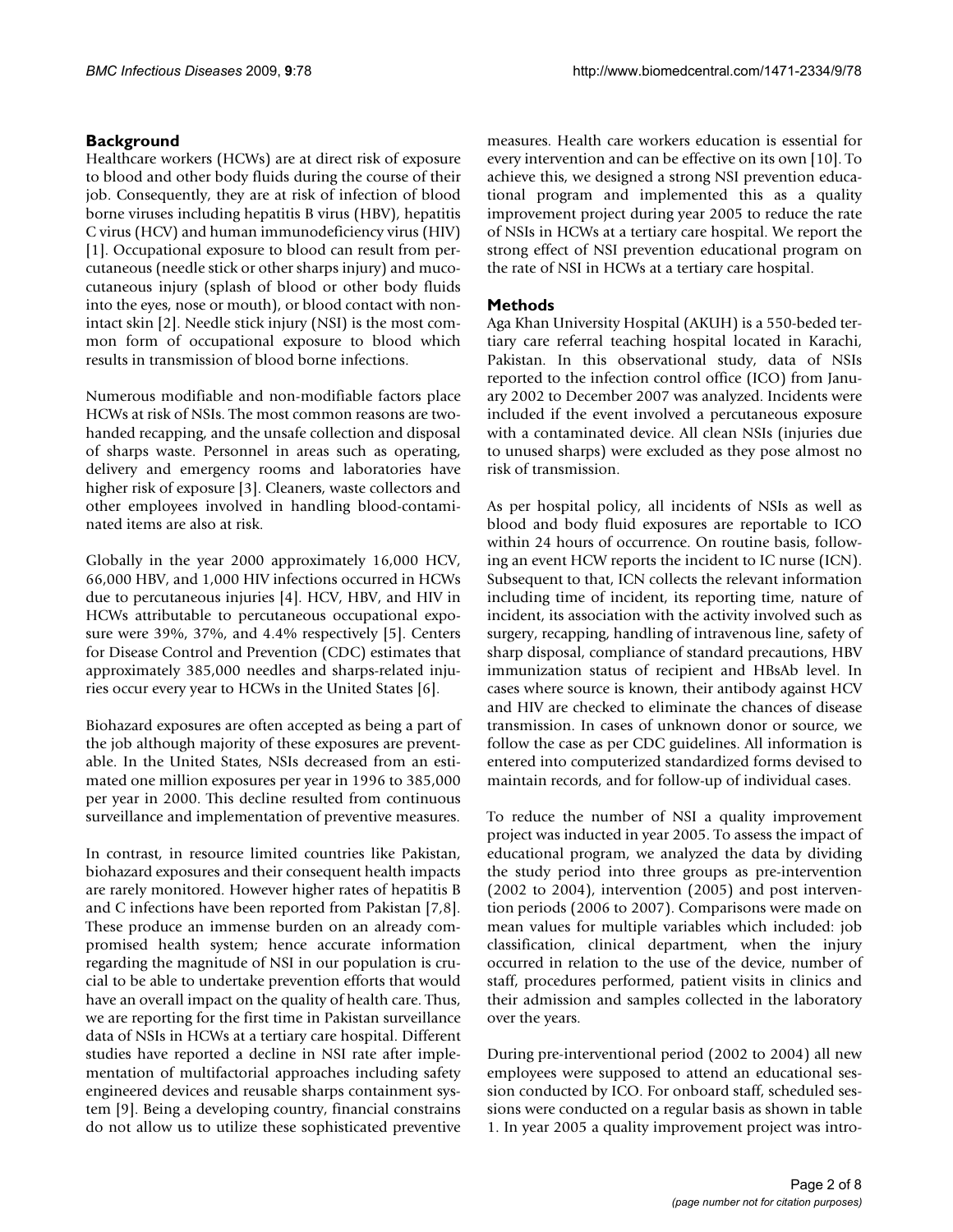**Table 1: Infection control educational sessions conducted in the year 2004 & 2005**

|                                                                  | <b>Number of sessions</b> |                 |  |
|------------------------------------------------------------------|---------------------------|-----------------|--|
| <b>Educational sessions</b>                                      | 2004                      | 2005            |  |
| Nursing staff                                                    | $\overline{2}$            | 6               |  |
| ICU residents & faculty                                          | $\overline{2}$            | 12              |  |
| Sessions for postgraduates                                       | 0                         | 6               |  |
| Training & development of new employees at the time of induction | 12                        | 32              |  |
| Sessions for onboard staff                                       | 35                        | 37              |  |
| Meeting with Infection control monitors                          | 0                         | 12              |  |
| In individual units                                              | 3                         | 22              |  |
| Laboratory staff                                                 | $\overline{2}$            | $\overline{10}$ |  |
| House keeping & ward-aid                                         |                           | 7               |  |
| Laundry, CSSD & distribution                                     | 0                         | 5               |  |
| Food & Nutrition                                                 | 0                         | 4               |  |
| Others*                                                          | 0                         | 9               |  |

\* Physiotherapy, cardiopulmonary, neurophysiology & maintenance department

duced to reduce the number of NSIs. During this period, a multifaceted educational approach was adopted to reinforce safe practices. That included more educational sessions for both new and on board employee as well as introduction of interactive sessions for support services staff. This group was not targeted in the past. Table 1. In the beginning of 2005 an IC certification course of one week duration was organized for 46 HCWs, serving as incharge positions in various clinical areas. They were mainly chosen from the nursing division but a few paramedics from support services and senior residents were also included. Many of these HCWs were then nominated as infection control monitors in their respective units. Monthly meetings were regularly conducted to get feedback and to resolve on going issues as shown in table 1. In addition, infection control week was celebrated in 2005 and 2006, during which lectures were delivered by members of the infection control committee; flyer and poster competitions were arranged; IC message of the month was disseminated by electronic mails across the hospital. Workshops were conducted on standard precautions such as seven steps of hand hygiene, and appropriate use of personal protective equipments, and safe and immediate disposal of sharps was ensured in areas where appropriate disposal was an issue.

In year 2005, approximately 40% of doctors, 90% of nursing, 95% of domestic and 50% to 80% of supportive care staff were educated or trained for standard precautions including preventive measures for NSIs.

Frequencies, rates and proportions were calculated using SPSS for windows and statistical significance was observed using Chi-square test [11]. Annual rates of NSIs were calculated using the number of HCW positions for each year as denominator. Determination of the confidence intervals for the rates of NSIs among HCWs per year for the entire study period was performed using the guidelines of Gardner and Altman in order to quantify any statistical uncertainty [12]. For comparison of proportion, a p-value of < 0.05 was considered statistically significant.

#### **Results**

Through self-reporting surveillance system, overall 1382 NSIs were reported by the HCWs from January 2002 to December 2007. An increasing number of NSIs were noticed from 2002 to 2005. However, in the year 2006 and 2007, incidents were reduced. Table 2. When we compared rates between NSI during pre-intervention and postintervention periods, we found a statistically significant decrease in number of NSIs ( $p = 0.03$ ). NSI was calculated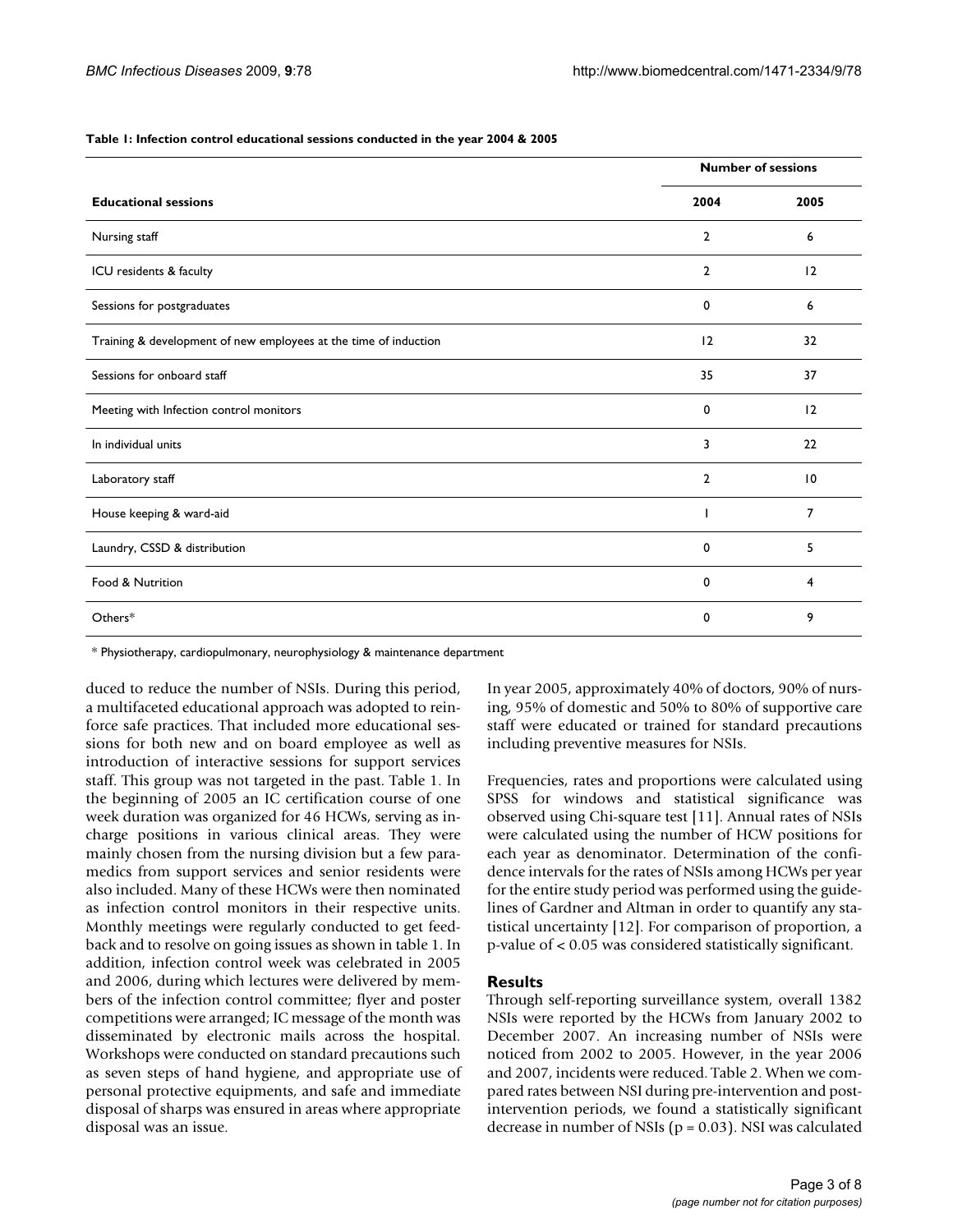**Table 2: Needle stick injuries among health care workers from 2002–2007**

| Years | # NSI/HCWs | Rate (95% CI*)      |  |  |
|-------|------------|---------------------|--|--|
| 2002  | 208/4788   | $4.3$ $(3.7 - 4.8)$ |  |  |
| 2003  | 246/5261   | $4.6$ (4.04 – 5.1)  |  |  |
| 2004  | 255/5861   | $4.3$ $(3.7 - 4.8)$ |  |  |
| 2005  | 278/6566   | $4.2$ (3.7 – 4.8)   |  |  |
| 2006  | 201/7635   | $2.6$ (2.2 – 2.9)   |  |  |
| 2007  | 194/7468   | $2.5(2.1 - 2.8)$    |  |  |

\* Confidence Interval

per 100 full time doctors and nurses per year as they sustained majority (50%) of injuries. It was found that incidents were reduced in both groups but major decline was noted among nurses that are from 13 to 5 NSI/100 FTE/ year. Table 3.

With the assistance of IT and human resource departments, computerized data of various indicators directly related to use of sharps were gathered. Analysis revealed that on average, growth for in-patients was 4.8% and out patient services was 10%. By relating and comparing the rates of years 2002 and 2006 with various activities directly linked with NSIs such as hospital admissions  $(p =$ 0.01), procedures performed ( $p = 0.01$ ), specimens collected ( $p = 0.001$ ) and patients visits in clinics ( $p = 0.01$ ), an overall reduction was found. Table 4.

Junior doctors (interns and residents) sustained the highest number of injuries (n = 394; 28.5%) followed by registered nurses ( $n = 283$ ; 20.4%). Table 5. Further analysis of activities leading to NSIs revealed that throughout the study period, highest number of incidents were reported

**Table 3: Number of NSI per 100 full-time doctor & nurses per year**

during blood collection (19%) followed by recapping, during clamping technique for blood sugar check by glucometer, while performing surgeries, waste disposal, and then cannulation. Figure 1. Around one fourth of the incidents occurred after use of sharps, which included recapping and clinical waste disposal. In post-intervention period, number of NSI due to recapping reduced to zero in year 2007. All NSIs among domestic staff occurred while collecting clinical waste or during environmental cleaning, and the percentage remained the same in pre and post intervention periods.

#### **Discussion**

This study shows significant fall in the incidents of NSI. Apparent number of NSIs remained unchanged from 2002 to 2005. However, a sharp decline in the rate was noticed in the year 2006–07. Initially, it was presumed that maybe strategies adopted by infection control committee improved awareness and therefore the reporting. However, by relating and comparing the rates of years 2002 and 2006 with various activities directly linked with NSIs such as hospital admissions, surgeries and procedures performed, specimens collected in the laboratory and patients visit in clinics, an overall statistically significant reduction in reported NSIs was found. It appears that it is the outcome of constant emphasis on reporting of such injuries, frequent educational sessions and especially the quality improvement project which was initiated in the year 2005 by the infection control committee, aimed to reduce the incidents in 2006 and 2007.

In this study, the average rate of NSIs among HCWs per year is 3.76/100 in full time employees (FTE). A similar Australian study reported a rate of 9.4/100 FTE per year in nursing staff. Another study reported hospital mean rate of 8.79/100 FTE per year over 10-year survey period [13,14]. One study is comparable, as it too followed NSI rates in a single institute after multifaceted interventions.

| Year |              |          | <b>Doctors</b>          | <b>Nurses</b> |          |                        |  |
|------|--------------|----------|-------------------------|---------------|----------|------------------------|--|
|      | # of doctors | # of NSI | NSI/100 FT doctors/year | # of nurses   | # of NSI | NSI/100 FT nurses/year |  |
| 2002 | 310          | 51       | 17                      | 460           | 59       | $\overline{13}$        |  |
| 2003 | 323          | 86       | 27                      | 490           | 43       | 9                      |  |
| 2004 | 329          | 71       | 22                      | 504           | 44       | 9                      |  |
| 2005 | 374          | 74       | 4                       | 520           | 57       | $\mathbf{1}$           |  |
| 2006 | 414          | 51       | 12                      | 585           | 50       | 9                      |  |
| 2007 | 437          | 61       | 4                       | 611           | 30       | 5                      |  |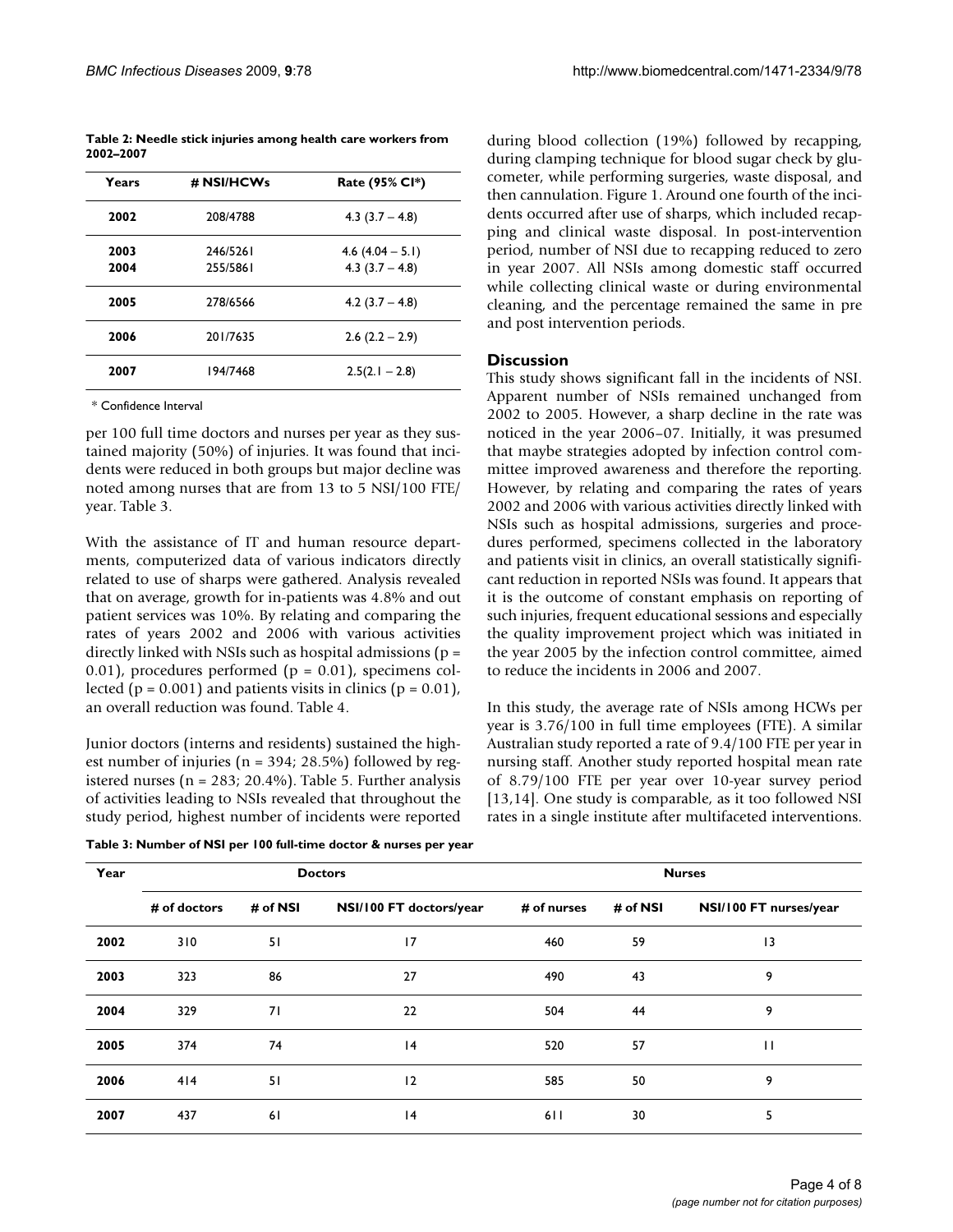| Years | Number of HCWs | <b>Hospital admissions</b> | <b>Surgeries performed</b> | <b>Specimens collected</b> | <b>Patients visits in clinics</b> |
|-------|----------------|----------------------------|----------------------------|----------------------------|-----------------------------------|
| 2002  | 4788           | 33,565                     | 7800                       | 1.093.856                  | 364,354                           |
| 2003  | 5261           | 34,440                     | 9536                       | 259,888. ا                 | 383,981                           |
| 2004  | 5861           | 35,670                     | 8364                       | 1,325,178                  | 425,000                           |
| 2005  | 6566           | 38,612                     | 8931                       | 1,578,796                  | 498,000                           |
| 2006  | 7635           | 40,673*                    | 9271                       | $1,796,931*$               | 537.000*                          |

**Table 4: Growth of health care workers and various indicators**

 $*$  'p'-value  $\leq$  0.05 was considered significant in the growth of respective categories



|                          | During reflo | <b>During Samplling</b> | During<br>Cannulation | Recapping | During surgery | Garbage Collection | Other |
|--------------------------|--------------|-------------------------|-----------------------|-----------|----------------|--------------------|-------|
| $\blacksquare$ 2002-2004 | 4%           | 19%                     | 11%                   | 13%       | 13%            | 11%                | 29%   |
| $\blacksquare$ 2005      | 22%          | 20%                     | 8%                    | 22%       | $\mathcal{P}'$ | 11%                | 10%   |
| $\blacksquare$ 2006      | 8%           | 20%                     | $11\%$                | 14%       | 23%            | 13%                | 11%   |
| $\blacksquare$ 2007      | 7%           | 18%                     | 12%                   | $0\%$     | 12%            | 12%                | 39%   |

**Figure 1** 

**Proportions of Needle Stick Injuries among health care workers from 2002–2007**.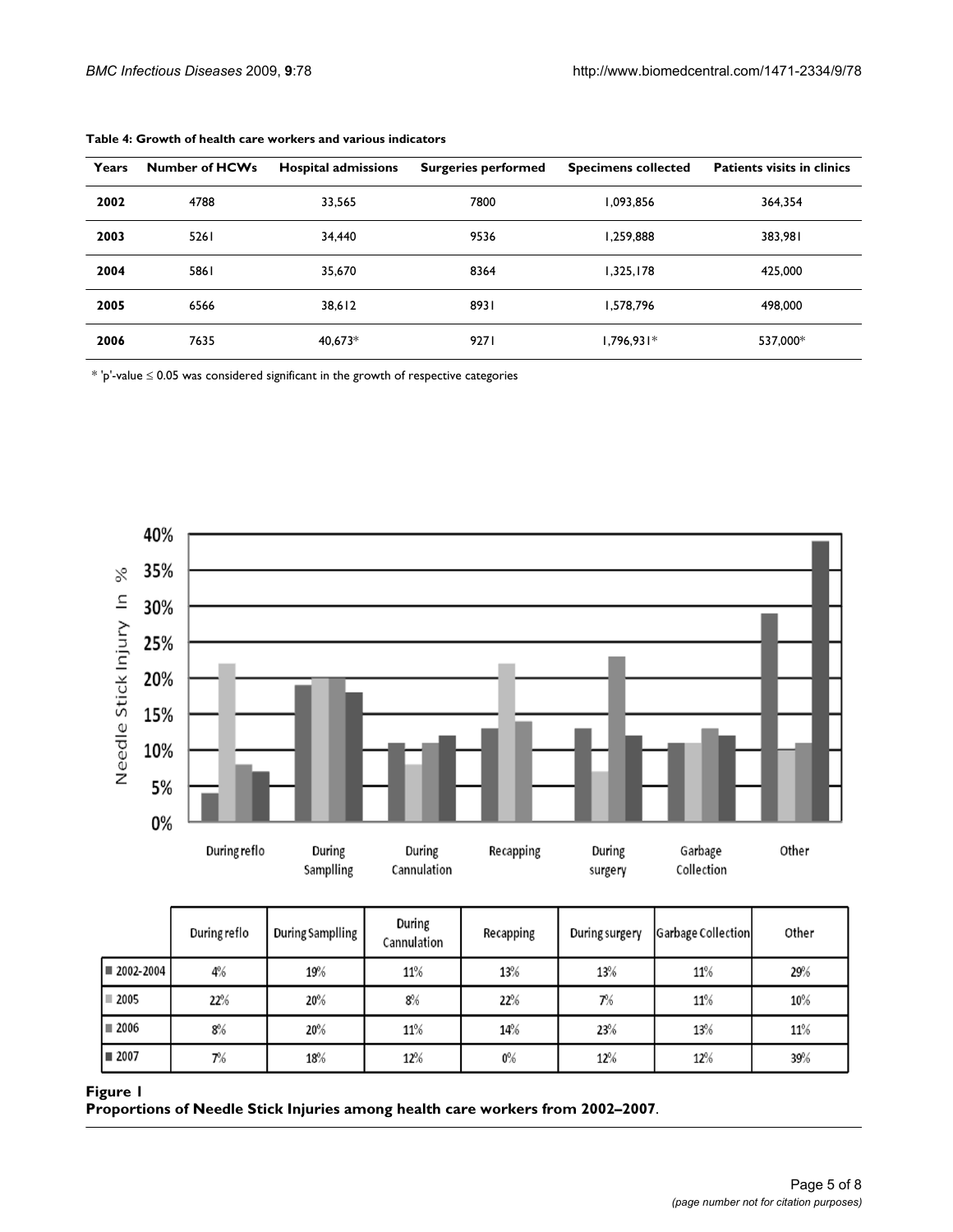| Years        | <b>Doctors</b> | <b>Nurses</b> | <b>Domestic</b> | <b>Phlebotomists</b> | <b>Technicians</b> | <b>Midwives</b> | Others* | # of NSI |
|--------------|----------------|---------------|-----------------|----------------------|--------------------|-----------------|---------|----------|
| 2002         | 51             | 59            | 26              | 4                    | 28                 | 6               | 24      | 208      |
| 2003         | 86             | 43            | 22              | 20                   | 29                 | 3               | 43      | 246      |
| 2004         | 71             | 44            | 39              | 36                   | 15                 | 3               | 47      | 255      |
| 2005         | 74             | 57            | 39              | 23                   | 27                 | $\overline{2}$  | 56      | 278      |
| 2006         | 51             | 50            | 23              | 17                   | 16                 | $\overline{2}$  | 42      | 201      |
| 2007         | 61             | 30            | 18              | $\mathbf{H}$         | 42                 | 4               | 28      | 194      |
| <b>Total</b> | 394            | 283           | 167             | 2                    | 157                | 20              | 240     | 1382     |
| %            | 28.5           | 20.4          | 12              | 8.7                  | 11.5               | 1.4             | 17.5    | 100      |

**Table 5: Needle stick injuries among various categories of health care workers from 2002–2007**

\* Students, CSSD, kitchen, laundry and security staff

The authors assessed NSI rates per year over an eight-year period (1990–1998) [15]. In our report, low rate of NSIs could be explained by underreporting from all categories of staff, especially senior doctors, as during the entire study period only one senior surgeon reported the incident. Despite the fact that they experience most exposure and injuries due to nature of their job, they are known for underreporting [16-19].

Through out the study period, junior doctors reported the highest number of incidents. Compliance to universal precaution, improper handling of sharps and negligence towards safe practices are important issues we face at our institute. This finding is similar with a study published from a tertiary care university hospital based in London. Authors reported that majority of junior doctors were not following universal precaution during their day-to-day work [20]. Each year around a hundred and fifty new interns and residents join this university hospital for training. They graduate from other medical colleges where by large infection control activities do not exist. Prior to induction they go through a short orientation program, which includes a brief session on infection control. Besides that, amongst junior doctors work-stress and fatigue-related clinical errors are also known [21,22]. Present data clearly indicates that supervised training, especially during initial stressful years, is needed not only to reduce the incidents of NSIs but also to improve work performance [23,24].

In our institute waste segregation is performed at the site of its generation in designated color-coded boxes or bags and is then sent for incineration. On average 12% of incidents were reported by domestic staff. Almost all injuries to this group were associated with cleaning of environment and inappropriately disposed used sharps during waste disposal. They remain at risk of blood and body fluid exposures, mainly due to careless attitude and inappropriate waste disposal of used needles by medical and paramedical staff. Recapping was discouraged specifically in every educational session conducted by infection control group. May be this is the reason which improved the practice among HCWs.

Due to cost constraints, use of syringes with safety devices could not be introduced. This data shows that exposure of sharps after their use (recapping and waste disposal) was around 24–33%. It seems that further reduction in NSI is possible, provided we introduce engineered items with safety devices. Their use in the developed world has reduced the number of NSIs [23-25]. Unfortunately, these devices are considerably much more expensive than the usual syringes. Their substitution carries noticeable economical impact directly on patients in the private sector and to national health programs in the public sector in a resource limited country. However, the benefits and limitations of such intervention need careful assessment against the background epidemiology of hepatitis B, C and HIV as well as of percutaneous exposures within a given health care setting and in the country [13].

Estimated prevalence of Hepatitis B in Pakistani population is 3–4% and Hepatitis C is 6% [7,8]. A previous study conducted by Mujeeb et al at a public tertiary care hospital, Karachi among operating room personnel reported higher rates of NSIs and prevalence of Hepatitis B and C [26]. Another paper published in 2002 from AKUH Karachi reported 4% transmission of hepatitis C among HCWs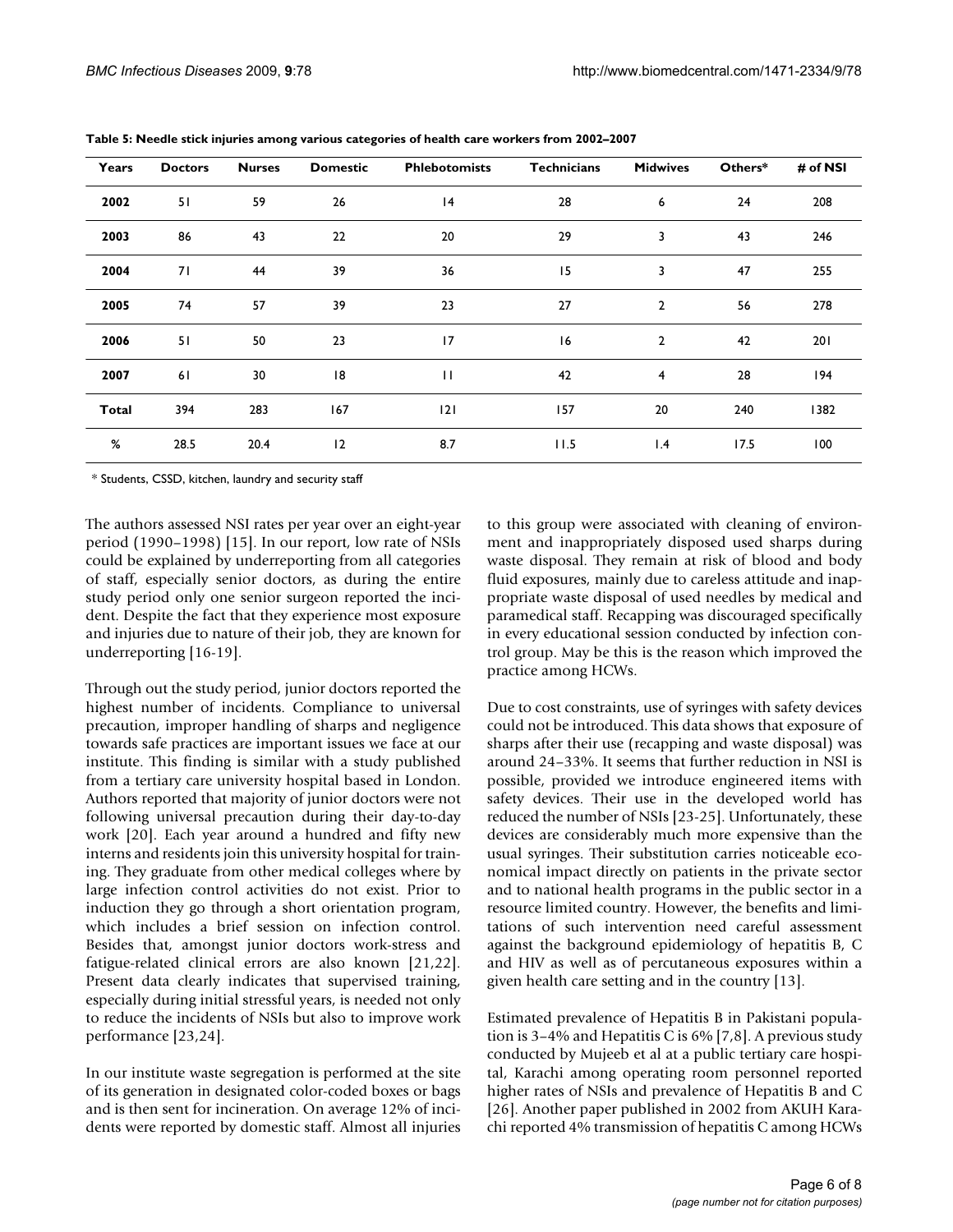after having NSIs [27]. These findings strongly suggest that to minimize occupational exposures and their devastating consequences the introduction and use of devices with safety measures is pertinent in this part of the world.

From previous studies it is evident that education, on going quality improvement projects and preventive programs play a major role in augmentation of knowledge and safe behavior of HCWs [10,13,26-30]. Likewise, in our study, decline in the rate of reporting followed significant fall in 2006 and in 2007. It seems that it is the direct outcome of initiation of institutional NSI quality improvement project, vigorous education and regular audits carried out prior to JCIA accreditation. Moreover, this is in concordance with the study published by Williams et al [31]. He reported that HCWs with more training in universal precaution were less likely to recap needles and more likely to wear gloves.

The strength of this study is that it is the first report from Pakistan showing reduction in NSIs due to organized and consistent effort of the infection control team of a private teaching tertiary care hospital. The study also has limitations: firstly, the data of NSIs was analyzed retrospectively, therefore in a few cases, entries were found incomplete, and as a result categorization of incident was found difficult, hence we could not run multivariate analysis for the risk factors association. Secondly, it is only one hospital data and does not represent other local institutes. Thirdly, under reporting from staff especially senior clinicians is a concern though all expenses of incident and follow up was borne by the hospital management.

#### **Conclusion**

In conclusion, ongoing surveillance, organized structured training on occupational exposure to blood body fluid prevention and universal precautions improved the knowledge and behavior, as well as reduced the incidents amongst HCWs. This study also supports the idea of introducing basic infection control to the curriculum of all medical schools and nursing colleges as well as to other paramedical and technical staff training institutes.

#### **Competing interests**

The authors declare that they have no competing interests.

#### **Authors' contributions**

AZ conceived, designed and supervised the study. RH and RK collected the data. KK, RH and RK participated in implementation of the study. AZ, FH, SI and ME contributed in manuscript writing. FH and ME analyzed the data statistically. All the authors have read and approved the final manuscript.

#### **Acknowledgements**

We thank all colleagues who assisted us in gathering the data over a period of six years. Also would like to thank Mr. Ali Jan Chagani for his secretarial help. This study was not funded.

#### **References**

- Shiao J, Guo L, McLaws ML: **[Estimation of the risk of blood borne](http://www.ncbi.nlm.nih.gov/entrez/query.fcgi?cmd=Retrieve&db=PubMed&dopt=Abstract&list_uids=11852411) [pathogens to health care workers after a needlestick injury](http://www.ncbi.nlm.nih.gov/entrez/query.fcgi?cmd=Retrieve&db=PubMed&dopt=Abstract&list_uids=11852411) [in Taiwan.](http://www.ncbi.nlm.nih.gov/entrez/query.fcgi?cmd=Retrieve&db=PubMed&dopt=Abstract&list_uids=11852411)** *Am J Infect Control* 2002, **30:**15-20.
- 2. Worker Health Chart book 2004: **Blood borne Infections and Percutaneous Exposures DHHS (NIOSH).** *Publication No* 2004:146.
- 3. Berguer R, Heller PJ: **[Preventing sharps injuries in the operating](http://www.ncbi.nlm.nih.gov/entrez/query.fcgi?cmd=Retrieve&db=PubMed&dopt=Abstract&list_uids=15325617) [room.](http://www.ncbi.nlm.nih.gov/entrez/query.fcgi?cmd=Retrieve&db=PubMed&dopt=Abstract&list_uids=15325617)** *J Am Coll Surg* 2004, **199:**462-467.
- 4. Pruss-Ustun A, Rapiti E, Hutin Y: **[Estimation of the global burden](http://www.ncbi.nlm.nih.gov/entrez/query.fcgi?cmd=Retrieve&db=PubMed&dopt=Abstract&list_uids=16299710) [of disease attributable to contaminated sharps injuries](http://www.ncbi.nlm.nih.gov/entrez/query.fcgi?cmd=Retrieve&db=PubMed&dopt=Abstract&list_uids=16299710) [among health-care workers.](http://www.ncbi.nlm.nih.gov/entrez/query.fcgi?cmd=Retrieve&db=PubMed&dopt=Abstract&list_uids=16299710)** *Am J Ind Med* 2005, **48:**482-490.
- 5. Wilburn SQ, Eijkemans G: **[Preventing needlestick injuries](http://www.ncbi.nlm.nih.gov/entrez/query.fcgi?cmd=Retrieve&db=PubMed&dopt=Abstract&list_uids=15702761) [among healthcare workers: WHO-ICN collaboration.](http://www.ncbi.nlm.nih.gov/entrez/query.fcgi?cmd=Retrieve&db=PubMed&dopt=Abstract&list_uids=15702761)** *Int J Occup Environ Health* 2004, **10:**451-456.
- 6. Udasin IG, Gochfeld M: **[Implications of the Occupational Safety](http://www.ncbi.nlm.nih.gov/entrez/query.fcgi?cmd=Retrieve&db=PubMed&dopt=Abstract&list_uids=8027880) [and Health Administration's bloodborne pathogen standard](http://www.ncbi.nlm.nih.gov/entrez/query.fcgi?cmd=Retrieve&db=PubMed&dopt=Abstract&list_uids=8027880) [for the occupational health professional.](http://www.ncbi.nlm.nih.gov/entrez/query.fcgi?cmd=Retrieve&db=PubMed&dopt=Abstract&list_uids=8027880)** *J Occup Med* 1994, **36:**548-555.
- 7. Abbas Z, Jafri W, Shah SHA, Khokhar N, Zuberi SJ: **[PGS Consensus](http://www.ncbi.nlm.nih.gov/entrez/query.fcgi?cmd=Retrieve&db=PubMed&dopt=Abstract&list_uids=15129877) [Statement on management of Hepatitis B Virus Infection.](http://www.ncbi.nlm.nih.gov/entrez/query.fcgi?cmd=Retrieve&db=PubMed&dopt=Abstract&list_uids=15129877)** *J Pak Med Assoc* 2004, **54:**150-158.
- 8. Hamid S, Umar M, Alam A, Siddiqui A, Qureshi H, Butt J: **[PSG Con](http://www.ncbi.nlm.nih.gov/entrez/query.fcgi?cmd=Retrieve&db=PubMed&dopt=Abstract&list_uids=15129876)[sensus Statement on management of Hepatitis C Virus](http://www.ncbi.nlm.nih.gov/entrez/query.fcgi?cmd=Retrieve&db=PubMed&dopt=Abstract&list_uids=15129876) [Infection.](http://www.ncbi.nlm.nih.gov/entrez/query.fcgi?cmd=Retrieve&db=PubMed&dopt=Abstract&list_uids=15129876)** *J Pak Med Assoc* 2004, **54:**146-149.
- 9. Michael Whitby, McLaws , Slater Mary-Louise, Karen : **[Needlestick](http://www.ncbi.nlm.nih.gov/entrez/query.fcgi?cmd=Retrieve&db=PubMed&dopt=Abstract&list_uids=18371513) [injuries in a major teaching hospital: The worthwhile effect](http://www.ncbi.nlm.nih.gov/entrez/query.fcgi?cmd=Retrieve&db=PubMed&dopt=Abstract&list_uids=18371513) of hospital-wide replacement of conventional hollow-bore [needles.](http://www.ncbi.nlm.nih.gov/entrez/query.fcgi?cmd=Retrieve&db=PubMed&dopt=Abstract&list_uids=18371513)** *American Journal of Infection Control* 2008, **36:**180-186.
- 10. Wang H, Fennie K, He G, Burgess J, Williams A: **A training program for prevention of occupational exposure to blood borne pathogens: impact on knowledge, behavior and incidence of Needlestick injuries among student nurses in Changsha, People's Republic of China.** *Journal of advance nursing* 2003, **41:**187-194.
- 11. **SPSS for Windows [computer program].** In *Version 12.5* Chicago, III: SPSS Inc; 2005.
- 12. Gardener MJDA: **Calculating confidence intervals and statistical guidelines.** *BMJ* 1989:28-33.
- 13. Whitby RM, Mc Laws ML: **[Hollow-bore Needlestick injuries in a](http://www.ncbi.nlm.nih.gov/entrez/query.fcgi?cmd=Retrieve&db=PubMed&dopt=Abstract&list_uids=12381250) [tertiary teaching hospital: epidemiology, education and engi](http://www.ncbi.nlm.nih.gov/entrez/query.fcgi?cmd=Retrieve&db=PubMed&dopt=Abstract&list_uids=12381250)[neering.](http://www.ncbi.nlm.nih.gov/entrez/query.fcgi?cmd=Retrieve&db=PubMed&dopt=Abstract&list_uids=12381250)** *Medical Journal of Australia* 2002, **177:**418-422.
- 14. Mallon DFJ, Shearwood DW, Mallal SA: **[Exposure to bloodborne](http://www.ncbi.nlm.nih.gov/entrez/query.fcgi?cmd=Retrieve&db=PubMed&dopt=Abstract&list_uids=1406418) [infections in health acre workers.](http://www.ncbi.nlm.nih.gov/entrez/query.fcgi?cmd=Retrieve&db=PubMed&dopt=Abstract&list_uids=1406418)** *Med J Aust* 1992, **157:**592-595.
- 15. Gershon RRM, Pearse L, M G: **[Impact of multifocused interven](http://www.ncbi.nlm.nih.gov/entrez/query.fcgi?cmd=Retrieve&db=PubMed&dopt=Abstract&list_uids=10614603)[tions on sharp injury rates at an acute care hospital.](http://www.ncbi.nlm.nih.gov/entrez/query.fcgi?cmd=Retrieve&db=PubMed&dopt=Abstract&list_uids=10614603)** *Infect Control Hosp Epidemiol* 1999, **20:**806-811.
- 16. Radecki S, Abbot A, Eloi L: **[Occupational human immunodefi](http://www.ncbi.nlm.nih.gov/entrez/query.fcgi?cmd=Retrieve&db=PubMed&dopt=Abstract&list_uids=11074739)[ciency virus exposure among residents and medical stu](http://www.ncbi.nlm.nih.gov/entrez/query.fcgi?cmd=Retrieve&db=PubMed&dopt=Abstract&list_uids=11074739)[dents: an analysis of 5 year follow-up data.](http://www.ncbi.nlm.nih.gov/entrez/query.fcgi?cmd=Retrieve&db=PubMed&dopt=Abstract&list_uids=11074739)** *Arch Intern Med* 2000, **160:**3107-3111.
- 17. Gerberding JL, Littll C, Tarkington A, Brown A, Schecter WP: **Risk of exposure of surgical personnel to patients' blood during surgery at San Francisco General Hospital.** *N Eng J Med* 1990, **322:**1788-1793.
- 18. McCormick RD, Meisch MG, Ircink FG, Maki DG: **[Epidemiology of](http://www.ncbi.nlm.nih.gov/entrez/query.fcgi?cmd=Retrieve&db=PubMed&dopt=Abstract&list_uids=1928183) [hospital sharp injuries: a 14 year prospective study in the pre](http://www.ncbi.nlm.nih.gov/entrez/query.fcgi?cmd=Retrieve&db=PubMed&dopt=Abstract&list_uids=1928183) [AIDS and AIDS era.](http://www.ncbi.nlm.nih.gov/entrez/query.fcgi?cmd=Retrieve&db=PubMed&dopt=Abstract&list_uids=1928183)** *Am J Med* 1991, **91:**301S-307S.
- 19. Bowdern FJ, Pollett B, Birrell F, Dax EM: **[Occupational exposure](http://www.ncbi.nlm.nih.gov/entrez/query.fcgi?cmd=Retrieve&db=PubMed&dopt=Abstract&list_uids=8326890) [to the human immunodeficiency virus and other bloodborne](http://www.ncbi.nlm.nih.gov/entrez/query.fcgi?cmd=Retrieve&db=PubMed&dopt=Abstract&list_uids=8326890) [pathogens; a 6 year prospective study.](http://www.ncbi.nlm.nih.gov/entrez/query.fcgi?cmd=Retrieve&db=PubMed&dopt=Abstract&list_uids=8326890)** *Med J Aust* 1993, **158:**810-812.
- 20. Hettiaratchy S, Hassall O, Wallis D, Williams D: **Glove usage and reporting of needle stick injuries by junior hospital medical staff.** *ANN R Coll Surg Eng* 1998, **80:**439-441.
- 21. Gander P, Purnell H, Garden A, Woodward A: **[Work patterns and](http://www.ncbi.nlm.nih.gov/entrez/query.fcgi?cmd=Retrieve&db=PubMed&dopt=Abstract&list_uids=17951340) [fatigue related risk among junior doctors.](http://www.ncbi.nlm.nih.gov/entrez/query.fcgi?cmd=Retrieve&db=PubMed&dopt=Abstract&list_uids=17951340)** *Occup Environ Med* 2007, **64:**719-720.
- 22. Baldwin PJ, Dodd M, Wrate RM: **[Junior doctors making mistakes.](http://www.ncbi.nlm.nih.gov/entrez/query.fcgi?cmd=Retrieve&db=PubMed&dopt=Abstract&list_uids=9519958)** *Lancet* 1998, **351:**804.